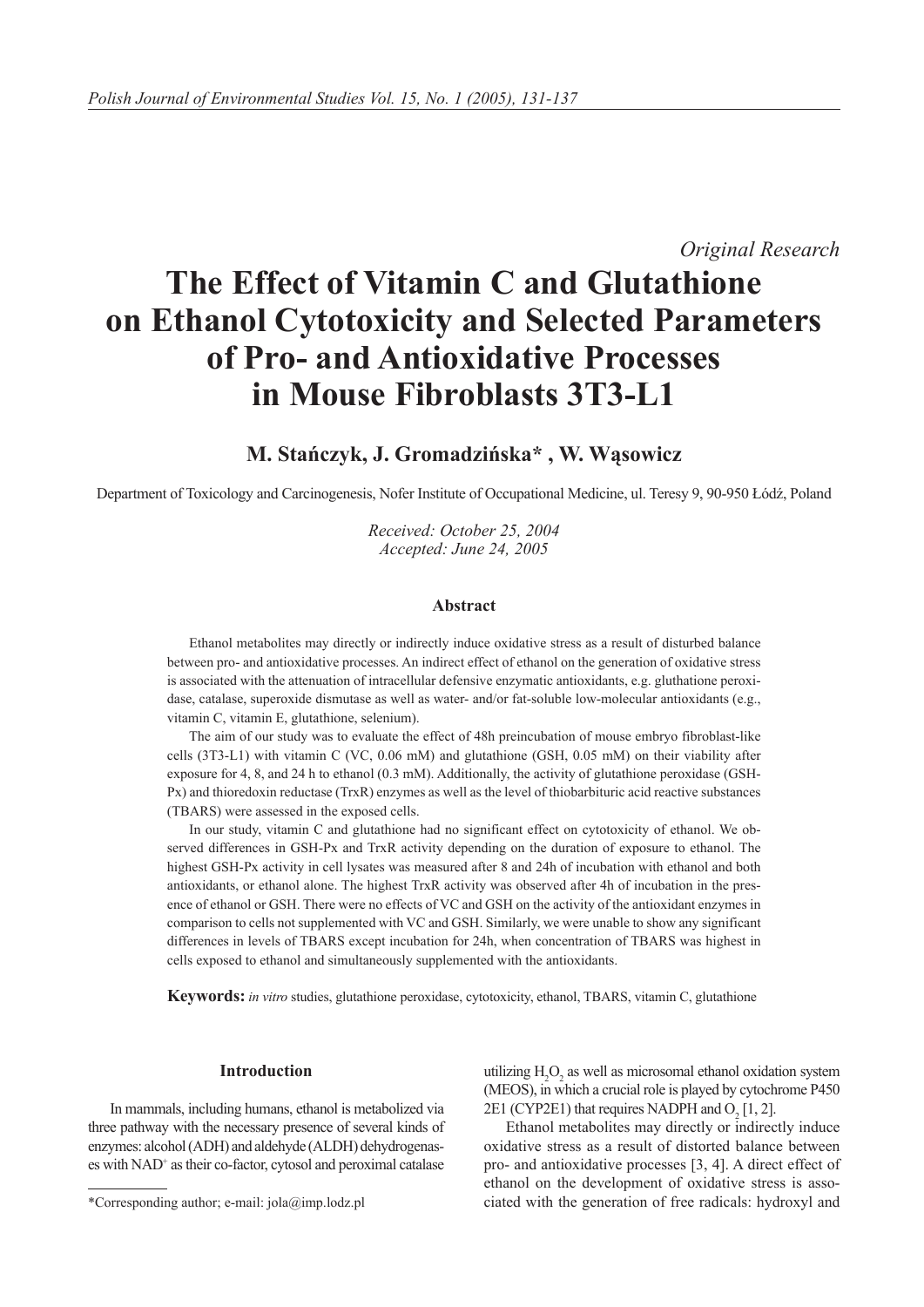hydroxylethyl, and reactive oxygen species (ROS), which react with proteins and lipids and induce their peroxidation [3, 5]. The major target of ethanol-induced oxidative stress is mitochondrial DNA, whose damage leads to impaired function of mitochondria and inhibited synthesis of proteins encoded by mitochondrial DNA [6].

Ethanol metabolism may also occur in cerebral cells, heart and lungs. In some tissues (brain, heart, lungs), the process of oxidation due to the absence of ADH involves mainly CYP2E1 [5]. This enzyme converts ethanol into acetaldehyde and forms 1-hydroxyethyl radicals and lipid radicals [7, 8].

An indirect effect of ethanol on the generation of oxidative stress is associated with the attenuation of intracellular defensive enzymatic antioxidants: gluthatione peroxidase (GSH-Px), catalase, superoxide dismutase (SOD) and water- or fat-soluble low-molecular antioxidants (e.g., vitamin C, vitamin E, glutathione, selenium) [4, 9, 10]. Numerous data confirm that ethanol is responsible for reduced activity of glutathione peroxidase and CuZn superoxide dismutase as well as for the diminished concentrations of glutathione (GSH), vitamin C, vitamin E and selenium [3, 10]. Studies performed on rats showed that prolonged intake of ethanol reduces the activity of glutathione peroxidase in hepatocytic cytosol and mitochondria by 40 and 30%, respectively, increasing at the same time growth of oxidative-modified proteins in those cells [3]. Low-molecular antioxidants play a particular role in the defense against oxidative stress as they form the foremost line of defense against ROS in cells. In addition, their concentration depends on diet.

Vitamin C is one of the leading antioxidants involved in scavenging free radicals generated during cellular metabolism [11]. The most important function of vitamin C is associated with regeneration of α-tocopherol as it supplies electrons necessary for hydroperoxide reductase [12] that directly reduces α-tocopheroxy radical to α-tocopherol, thus contributing to the protection of cellular membranes [13, 14]. In the ethanol detoxication pathways, vitamin C activates an alternative pathway of ethanol metabolism – the microsomal ethanol oxidation system – and participates in the regeneration of reduced NADPH [15]. *In vivo* studies have revealed significantly decreased concentrations of malondialdehyde, lipid hydroperoxide and conjugate dienes in ethanol-fed animals supplemented with vitamin C as compared with the control group [8]. It was also shown that a diet supplemented with vitamin C protects against fatty liver degeneration or its necrosis induced by chronic ethanol consumption [16].

GSH plays a particular role in the protection of cells against oxidative stress. This results from the fact that GSH is the major non-protein thiol compound and its presence is necessary to maintain the reduction environment within a cell indispensable for the optimal activity of the majority of enzymes and other cellular macromolecules [17]. Numerous data suggest that both acute and chronic exposure to ethanol reduces GSH content in the liver [18, 19]; however, the mechanism of the reduction has not yet been clearly explained. It is likely that it is

associated with the increased oxidation of GSH to GSSG, which is removed from hepatocytes. This in turn may also result from a decreased GSH synthesis, or an increased influx of GSH from hepatocytes [7, 20, 21]. There is evidence that a diet supplemented with cysteine precursors reduces early stages the ethanol-induced liver damage in both humans and experimental animals [18].

The results of numerous *in vitro* studies show that supplementation with low-molecular antioxidants may prove to be an essential factor that protects against toxic effects of compounds produced during ethanol metabolism [8].

The aim of this study was to test whether vitamin C or GSH supplementation before ethanol intoxication can change antioxidative status of the exposed cells. The antioxidative status will be assayed by determination of glutathione peroxidase and thioredoxin reductase (TrxR) activity and TBARS concentration as marker of the prooxidative processes.

#### **Materials and Methods**

## Cell Line

Embrional mouse fibroblasts 3T3-L1 (ECACC cat. no. 86052701) were cultured using DMEM medium (Sigma) supplemented with 10% fetal bovine serum (Sigma), 2 mM L-glutamine (Sigma), and antibiotics: 100 µg/ml streptomycin and  $100$  U/ml penicillin, in  $75$  cm<sup>2</sup> culture flasks (Nunc), at  $37^{\circ}$ C,  $5\%$ CO<sub>2</sub>, and  $85\%$  humidity. Cells were passaged 2-3 times a week and enzymatically separated by tripsin/EDTA (Sigma) to prepare cell suspension for assessing basic toxicity and performing biochemical tests. The MTT assay [22] was used to assess ethanol cytotoxicity and determine non-toxic concentrations of antioxidants.

#### Chemicals

3-(4,5-dimethylthiazol-2-yl)-2,5-diphenyl tetrazole bromide (MTT), dimethyl sulfoxide (DMSO), ascorbic acid, GSH, buffered saline and trypan blue were purchased from Sigma, and 96% ethyl alcohol from Chemical Reagents Co. (Poland). Antioxidant and ethanol solutions were prepared directly before performing cytotoxic tests, w/v or v/v in culture medium (DMEM). Assessment of a wide range of concentrations in the first phase of the experiment was followed by the determination of the range of effective concentrations (able to reduce cell viability in the range  $\leq 10\% \geq 90\%$ ). Effective concentration experiments were repeated three times.

## The Effect of Antioxidants on Ethanol Cytotoxicity

To determine the effect of vitamin C and GSH on ethanol cytotoxicity, cell suspensions were seeded in 96 well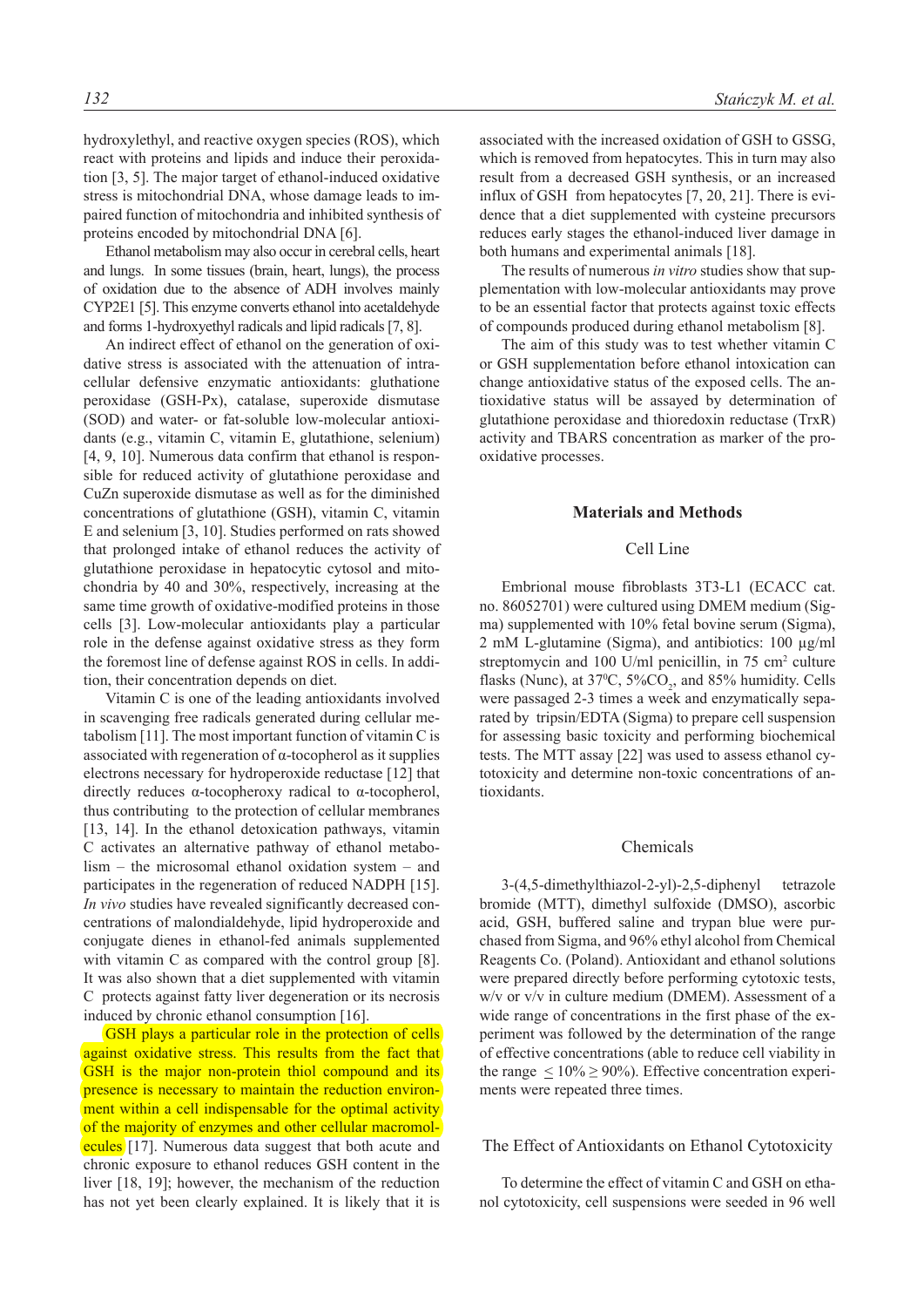plates (Nunc) at a density of  $9 \cdot 10^4$  per well, and incubated for 24 h at  $37^{\circ}$ C,  $5\%$ CO<sub>2</sub>, and  $85\%$  humidity. Then, the medium was removed from over cells, and vitamin C (0.06 mM) or GSH (0.05 mM) were applied. After 48 h incubation, the medium was removed and cells were exposed to ethanol (0.3mM) for 4, 8 and 24h. After medium removal, MTT solution (0.5 mg/ml) was applied. Following a 3 h incubation with MTT, dye solution was removed and DMSO was added to dissolve formazan. Colorimetric measurements of the dye content in the study and control samples were performed using ELISA reader at 545 nm wave length and 620 nm reference filter. Finally, the percentage viability of cells was calculated according to the following formula:

cell viability  $% =$  (absorbance treated wells/absorbance control wells)  $\cdot$  100%.

## Preparation of Cells for Assessing Antioxidative Potential

Cells at a density of  $13 \cdot 10^{4}$ /ml were placed in culture flasks (75 cm<sup>2</sup>). Non-toxic concentrations of vitamin C (0.06 mM) and GSH (0.05 mM) were added. Following a 48 h incubation, the medium was exchanged and ethanol (0.3 mM) was added. After incubation for 4, 8 and 24 h, cells were trypsinized and washed twice with phosphate-buffered saline (PBS). After calculating cell viability using trypan blue, cells (about  $2 \cdot 10^6$ cells/ml PBS) were frozen at -70°C. Each experiment was repeated three times. Finally, the antioxidative potential of cells was evaluated.

## Determination of GSH-Px and TrxR Activities and Concentration of Tiobarbituric Acid Reactive Substances (TBARS)

After defrosting, cells were lysed with potassiumphosphate buffer (5 mM) containing ethylenediamine tetraacetic acid (EDTA) (0.5 mM) and centrifuged. GSH-Px activity was determined in lysate with t-butyl hydroperoxide as substrate, using the method of Paglia and Valentine [23]; TrxR activity with NADPH and 5,5-dithio-bis (2 nitrobenzoic acid). The activity of both enzymes, GSH-Px and TrxR, was determined with micromethods modified for microplate analyses [24].

TBARS levels was analyzed according to Wasowicz et al. procedure [25] and protein concentrations using the Bradford method [26].

## Statistical Analysis

The results are presented as the mean of three repeated experiments  $\pm$  standard deviation. The statistical analysis was performed using ANOVA test ( $p < 0.05$ ).

## **Results**

A wide range of concentrations of the study substances was assessed in the first phase of the investigation and then, effective concentrations which reduced viability of cells in the range of  $\leq 10\% \geq 90\%$  were determined (results not presented). Concentrations of vitamin C or GSH, non-toxic for 3T3-L1 cells, were selected for further studies. For ethanol, concentration that reduced cellular viability by 10% as compared to control was applied.

The experiments showed that a 48 h incubation of cells 3T3-L1 with vitamin C or GSH had no impact on the decrease in cytotoxicity of ethanol at the concentration of 0.3 mM after 4, 8 and 24 h of exposure. A 4 h incubation with ethanol resulted in a slight increase in cellular viability versus cells cultured with the supplement of antioxidants and the control cells (about 5%). However, no significant differences in viability of cells exposed to ethanol alone or ethanol and antioxidants were observed. Figs. 1 and 2 show the rate of changes of GSH-Px activity in cells cultured on medium containing GSH or vitamin C and exposed to ethanol. GSH-Px activity in cultures exposed to ethanol did not differ from that observed in the control ones. Preincubation with GSH and exposure to ethanol for 4 h decreased selenoenzyme activity as compared to the control culture (Fig. 1). In the culture supplemented with vitamin C and exposed to ethanol for 4 h, enzyme activity was also significantly lower than in the relevant control culture (Fig. 2). The most pronounced GSH-Px activity was observed after a 4 h incubation with ethanol in GSHsupplemented culture (Fig. 1).

An increased Trx-R activity was revealed in cultures supplemented with GSH or ethanol. The highest Trx-R activity was observed after a 4 h incubation with ethanol in GSH-supplemented culture ( $p < 0.05$ ) (Fig. 3). A simultaneous incubation of cells in the presence of ethanol and GSH did not change TrxR activity as compared with control cultures. Nor did cultures with vitamin C show significant changes in time intervals applied in the study (Fig. 4).

An 8 h incubation with ethanol in vitamin C-supplemented culture caused a significant decrease in TBARS concentration in relation to the control (Fig. 5), whereas after a 24 h incubation with ethanol in GSH-supplemented culture, a significant increase in TBARS concentration was observed (Fig. 6).

## **Discussion**

Ethanol consumption and the increase of oxidative stress that is asociated with metabolism of ethanol leads to development of a variety of illnesses, including liver diseases and cancer [27]. Therefore, the effective therapies have been searched for years. One of the most interesting ideas is the use of antioxidant therapy. Although many reports show that dietary supplementation with antioxidants can protect cells from oxidative stress induced by ethanol, the idea of the use of antioxidant therapy is still not fully applied [28].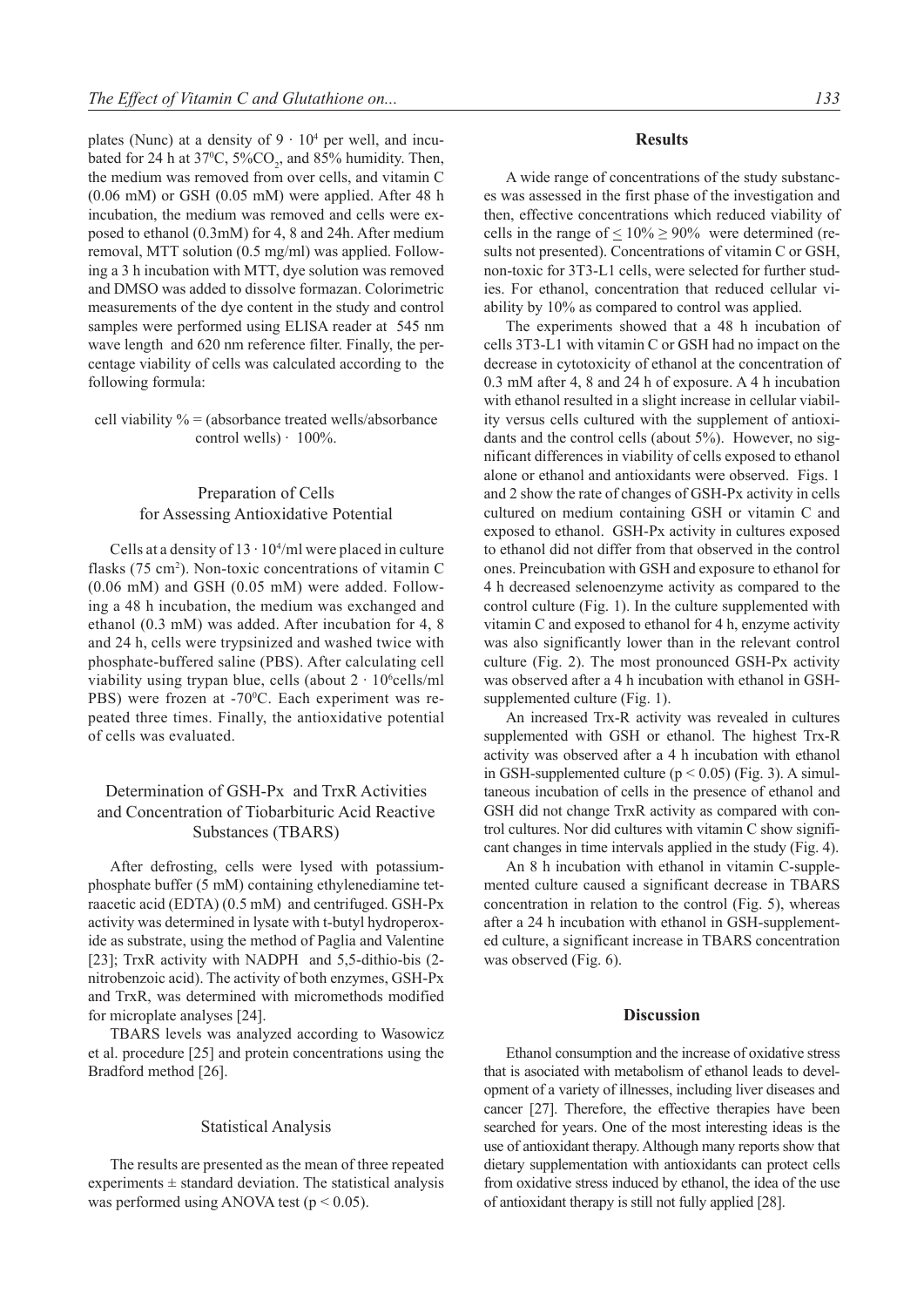The aim of our study was to examine whether a 48 h preincubation of 3T3-L1 cells with antioxidants in nontoxic concentrations may have some impact on the decrease in ethanol cytotoxicity. Two low-molecular antioxidants, vitamin C and GSH, were selected for the study as they are the first "defence line" involved in scavenging oxidative free radicals generated in the course of cellular metabolism [11]. The role of non-enzymatic antioxidants is of particular importance, as their concentrations depend to a great extent on the applied diet.

In our study, we applied 3T3-L1 cell line which is commonly used to assess basic cytotoxicity of chemical substances. The use of cell cultures gives a better control of experimental conditions. On the other hand, the mechanism of ROS action formed during metabolism of ethanol in cell cultures may differ from *in vitro* studies. Besides, the type of cells used in a particular study and their ability to generate ROS in response to ethanol exposure may play a certain role [29]. The latter conjecture is confirmed by some literature findings, e.g. studies on epithelial cells of the stomach and endothelial cells of the bovine aorta showed that GSH prevented ethanol-induced damages only in epithelial cells [29]. It is not clear whether ROS are generated in 3T3-L1 cells during ethanol metabolism. It is also likely that concentration of ethanol used in our study was too low to observe oxidative injury induced by ethanol because we obtained a relatively low increase in cellular viability as compared to control after four hours of incubation.

Some authors have suggested that ethanol can interact with cell membranes in cells with very low ethanol metabolism activity. The observation of Garriga et al. that ethanol inhibited skeletal muscle proliferation and delayed its differentiation suggests that the effect of eth-



Fig. 1. GSH-Px activity in 3T3-L1 cells preincubated with GSH (0.05 mM) and exposed to ethanol (0.3 mM) for 4, 8 and 24 hours. Each column shows the mean  $\pm$  SD of three separate experiments. \* - p<0.05, significant differences compared with untreated control.

anol was likely connected to the action of its molecules on cell structures but not with the action of ethanol metabolism products [30].

In the present study, we used vitamin C or GSH in not toxic concentrations to cells 3T3-L1 as well as ethanol in concentrations able to reduce cellular viability by 10% as compared with controls. We failed, however, to evidence the effect of antioxidants in the applied concentrations on the viability of fibroblasts 3T3-L1. The activity of both enzymes, GSH-Px and TrxR, was most pronounced in cultures supple-



Fig. 2. GSH-Px activity in 3T3-L1 cells preincubated with VC (0.06 mM) and exposed to ethanol (0.3 mM) for 4, 8 and 24 hours. Each column shows the mean  $\pm$  SD of three separate experiments.



Fig. 3. TrxR activity in 3T3-L1 cells preincubated with GSH (0.05 mM) and exposed to ethanol (0.3 mM) for 4, 8 and 24 hours. Each column shows the mean  $\pm$  SD of three separate experiments. \* - p<0.05, significant differences compared with untreated control.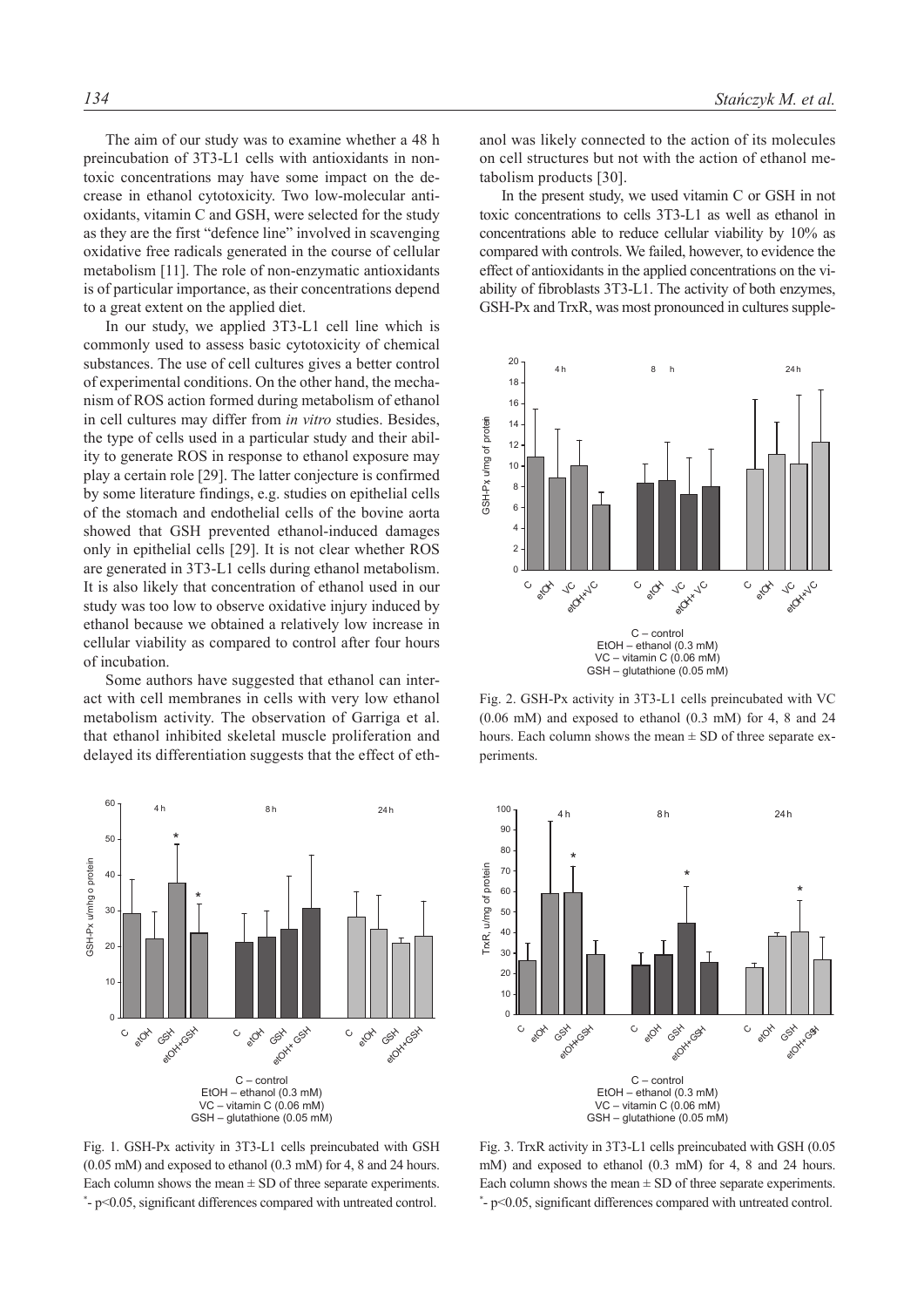mented simultaneously with ethanol and antioxidants or with ethanol alone, but it was not feasible to show the protective effect of antioxidants on ethanol toxicity. The differences in TBARS concentrations were mostly observed in a 24 h incubation; an evident increase in TBARS concentration was observed in cultures supplemented simultaneously with ethanol and GSH or ethanol alone and vitamin C. An increase in lipid peroxidation after concomitant supplementation with ethanol and vitamin C was also observed in other *in vitro* and *in vivo* studies [31, 32].



Fig. 4. TrxR activity in 3T3-L1 cells preincubated with VC (0.06 mM) and exposed to ethanol (0.3 mM) for 4, 8 and 24 hours. Each column shows the mean  $\pm$  SD of three separate experiments.



Fig. 5. The TBARS concentrations in 3T3-L1 cells preincubated with VC (0.06 mM) **a**nd exposed to ethanol for 4, 8 and 24 hours. Each column shows the mean  $\pm$  SD of three separate experiments.

The results of numerous studies provide evidence that vitamin C may act as pro- or antioxidant, depending on its concentration and the concentrations of other oxidants or antioxidants [33]. The prooxidative effect of vitamin C is probably associated with the ability of this compound to reduce ions of some metals (e.g.,  $Fe^{3+}$  to Fe  $^{2+}$  or Cu<sup>2+</sup> to Cu<sup>+</sup>). The reduced ions reduce oxygen to  $O_2$  and  $H_2O_2$ . In the Fenton reaction, both  $O_2$  and  $H_2O_2$  may generate hydroxyl radical, the most active radical among ROS, which initiates the process of lipid peroxidation [31, 33, 34]. It is likely that in the presence of vitamin C, generation of stable hydroxyethyl radical is also enhanced. This radical reacts with non-saturated fatty acids for a much longer time and in a more effective way than other radicals [32].

It should be noted that the literature data on the effect of vitamin C and GSH on the reduction of ethanol cytotoxicity are ambiguous [18, 35]. Some of them support an observation that vitamin C contributes to a more extensive removal of ethanol and acetic aldehyde from tissues and decreases the concentration of total cholesterol in the liver and serum triglyceride in experimental animals fed vitamin C-supplemented diet [35]. I*n vivo* studies suggest a similar effect of vitamin C [36]. Studies performed on the line of human brain astrocyte cells showed that preincubation of cells with vitamin C not only protected against the toxic effect of this compound, but also decreased the concentration of thermal shock proteins as compared with non-preincubated cells [36]. Neither the effect of ascorbate on activity of alcohol and aldehyde dehydrogenases nor toxic properties of ethanol and its metabolites was confirmed by other literature data.

The fact that standard cellular media do not contain vitamin C because of the instability demonstrated by this compound in an aqueous environment may be of some



Fig. 6. The TBARS concentrations in 3T3-L1 cells preincubated with GSH (0.05 mM) and exposed to ethanol for 4, 8 and 24 hours. Each column shows the mean  $\pm$  SD of three separate experiments.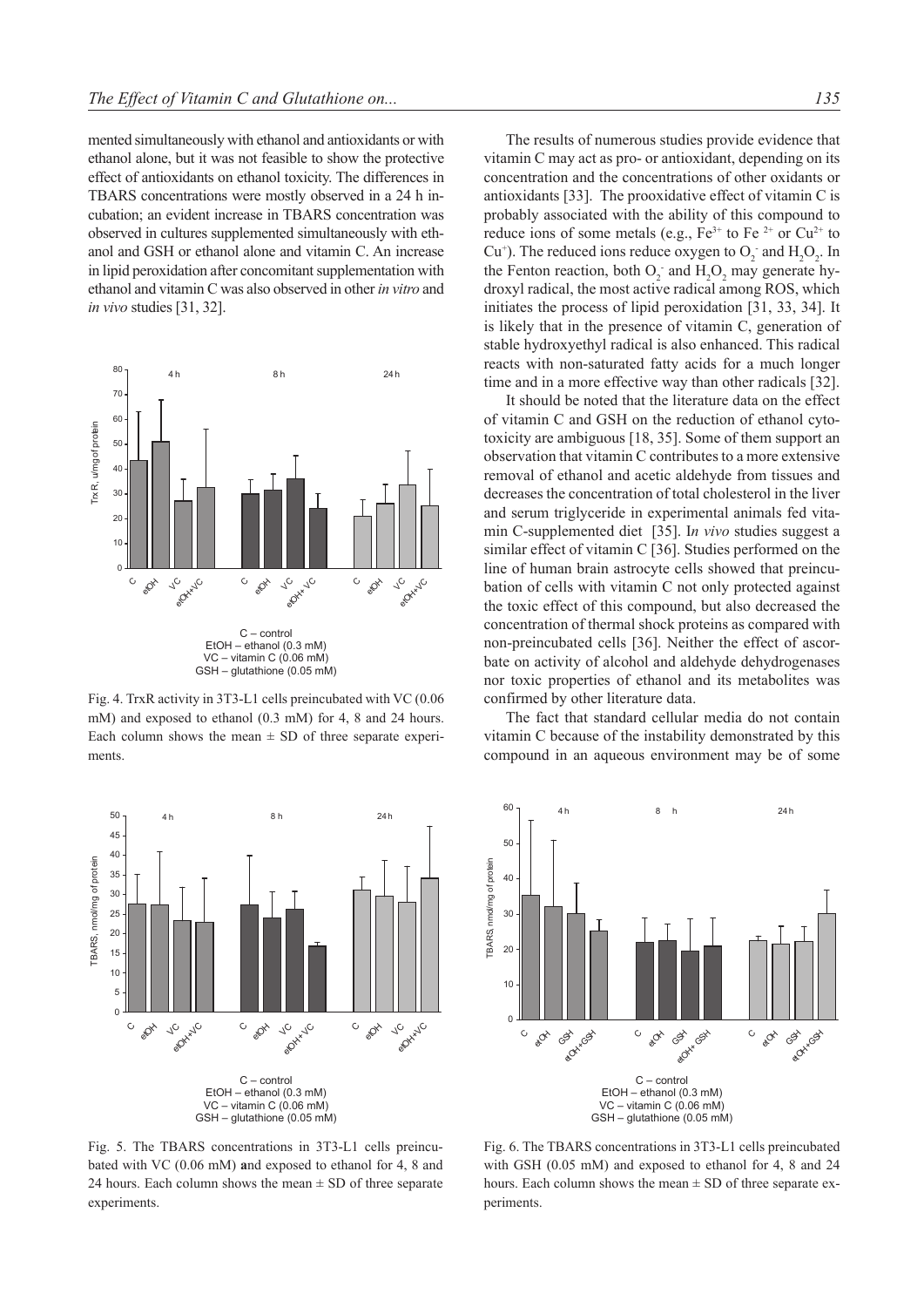importance in *in vitro* cultures. Cell lines cultured in such conditions are characterized by vitamin C deficiency, whereas in all mammalian cells, both vitamin C and GSH usually occur in millimole concentrations [37]. Studies on cell lines characterized in *in vitro* cultures by vitamin C deficiency have revealed that the supplementation of cellular medium with vitamin C contributed to the increased intracellular concentration of this compound. Its highest concentration was observed after 6 h of incubation. At the same time, an increase in total GSH in relation to GSH/GSSH was also observed, but in case of GSH those changes persisted only for 24 h [38]. It is most likely that vitamin C added to medium protected GSH from oxidation caused by free radicals [38].

Although the idea of using antioxidants as a substance that prevents ethanol toxicity emerged many years ago, it has not yet been fully utilized, mostly because of methodological dilemmas [28]. Recent studies have shown that the stimulation of intrinsic antioxidant production through activation of the antioxidant response element on genes can be a promising therapy in treatment of ethanol-induced liver diseases (e.g. overexpression of SOD with gene therapy would likely prevent the progression of alcohol-induced liver injury) [39]. However, this finding requires further studies in order to ensure that antioxidative gene therapy is safe for humans.

## **References**

- 1. SUSICK JR. L. R., ZANNONI V. G. Ascorbic acid and alcohol oxidation. Biochem. Pharmacol. **33**, 3963, **1984.**
- 2. DOPONT I., BODENEZ P., BERTHOU F., SIMON B., BARDOU L. G., LUCAS D. Cytochrome P-450 2E1 activity and oxidative stress in alcoholic patients. Alcohol Alcohol. **35**, 98, **2000**.
- 3. COHEN-KEREM R., KOREN G. Antioxidants and fetal protection against ethanol teratogenicity I. Review of the experimental data and implications to humans. Neurotoxicol. Teratol. **25**, 1, **2003.**
- 4. SIES H. Oxidative stress: from basic research to clinical application. Am. J. Med. **91**, 31, **1991**.
- 5. MANSOURI A., DEMEILLIERS CH., AMSELLEM S., PESSAYRE D., FROMENTY B. Acute ethanol administration oxidatively damages and depletes mitochondrial DNA in mouse liver, brain, heart, and skeletal muscles: protective effect of antioxidants. J. Pharmacol. Exp. Ther. **298**, 737, **2001**.
- 6. HOEK J. B., CAHILL A., PASTORINO J. G. Alcohol and mitochondria: a dysfunctional relationship. Gastroenterology **122**, 2049, **2002**.
- 7. ZHOU Z., SUN X., KANG Y. J. Metallothionein protection against alcoholic liver injury through inhibition of oxidative stress. Exp. Biol. Med. **227**, 214, **2002**.
- 8. MCDONOUGH K. H. Antioxidant nutrients and alcohol. Toxicology **189**, 89, **2003**.
- 9. BARTSCH H., NAIR J. Ultrasensitive and specific detection methods for exocyclic DNA adducts: Markers for lipid

peroxidation and oxidative stress. Toxicology **153**, 105, **2000**.

- 10. NAVASUMRIT P., WARD T. H., DODD N. J. F., O'CONNOR P. J. Ethanol-induced free radicals and hepatic DNA strand breaks are prevented *in vivo* by antioxidants: effects of acute and chronic ethanol exposure. Carcinogenesis **21**, 93, **2000**.
- 11. JOUNG I. S., WOODSIDE J. V. Antioxidants in health and disease. J. Clin. Pathol. **54**, 176, **2001**.
- 12. DOBA T., BURTON G. W., INGLOT K. U. Antioxidant and co-antioxidant activity of vitamin C. The effect of vitamin C, either alone or in the presence of vitamin E or a water-soluble vitamin E analogue, upon the peroxidation of aqueous multilamellar phospholipid liposomes. Biochem. Biophys. Acta **835**, 298, **1985**.
- 13. CARR A., FREI B. Toward a new recommended dietary allowance for vitamin C based on antioxidant and health effects in humans. Am. J. Clin. Nutr. **69**, 1086, **1999**.
- 14. CHEPDA T., CADAU M., LASSABLIERE F., REYNAUD E., PERIER C., FREY J., CHAMSON A. Synergy between ascorbate and α-tocopherol on fibroblasts in culture. Life Sci. **69**, 1587, **2001**.
- 15. GINTER E., ZLOCH Z. Influence of vitamin C status on the metabolic rate of a single dose of ethanol-1-14 C in guinea pigs. Physiol. Res. **48**, 369, **1999**.
- 16. SUSICK JR R., ZANNONI V. G. Effect of ascorbic acid on the consequences of acute alcohol consumption in humans. Clin. Pharmacol. Ther. **41**, 502, **1987**.
- 17. HAMMOND CH. L., LEE T. K., BALLATORI N. Novel roles for glutathione in gene expression cell death and membrane transport of organics solvents. J. Hepatol. **34**, 946, **2001**.
- 18. ANNI H., PRISTATSKY P., ISRAEL Y. Binding of acetaldehyde to glutathione metabolite: mass spectrometric characterization of an acetaldehyde-cysteinylglycine conjugate. Alcohol. Clin. Exp. Res. **27**, 1613, **2003**.
- 19. KANBAGLI Ö., BALKAN J. AYKAC-TOKER G., UYSAL M. Hepatic mitochondrial prooxidant and antioxidant status in ethanol-induced liver injury in rats. Biol. Pharm. Bull. **25**, 1482, **2002**.
- 20. NORDMANN R. Alcohol and antioxidant systems. Alcohol Alcohol. **29**, 513, **1994**.
- 21. OZARAS R., TAHAN V., AYDIN S., UZUN H., KAYA S., SENTURK H. N-acetylcysteine attenuates alcohol-induced oxidative stress in the rat. World J. Gastroenterol. **9**, 125, **2003**.
- 22. HANSSEN M., NIELSEN S. E., BERG K. Re-examination and further development of a precise and rapid dye method for measuring cell growth/cell kill. J Immunol Methods **119**, 203, **1989**.
- 23. PAGLIA D.E., VALENTINE V.W. Studies on the quantitative and qualitative characterization of erythrocyte glutathione peroxidase. J.Lab.Clin.Med. **70**, 158-169, **1967**.
- 24. SMITH A. D., MORRIS V. C., LEVANDER O. A. Rapid determination of glutathione peroxidase and thioredoxin reductase activities using a 96-well microplate format: comparison to standard cuvette based assays. Int.J.Vitam.Nutr. Res. **71**, 87, **2001**.